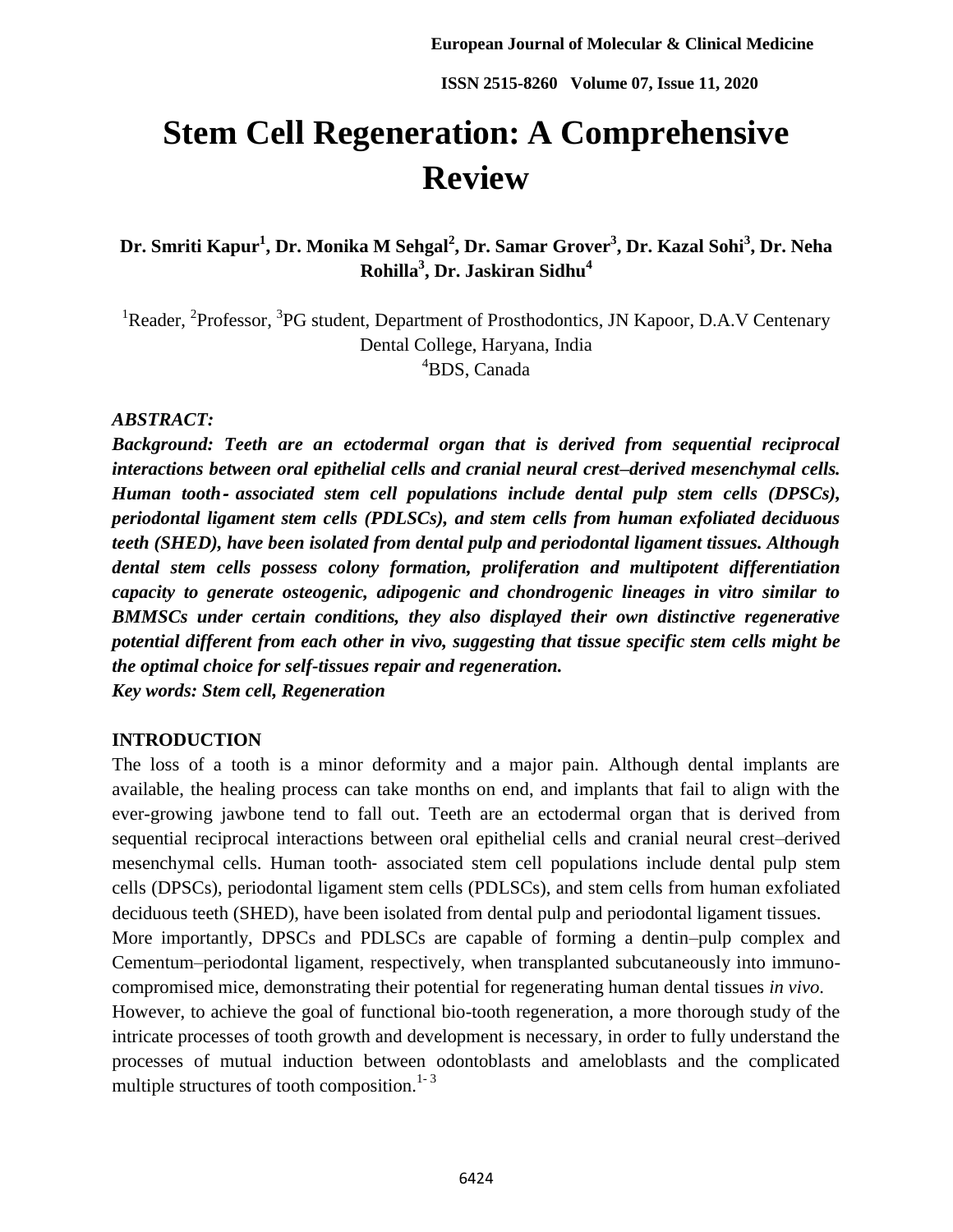Researchers have recognized that dental pulp contains *ex vivo*- expandable cells called dental pulp cells which include:

- 1. Alkaline phosphatase,
- 2. Type I collagen,
- 3. Bone sialoprotein,
- 4. Osteocalcin
- 5. Osteopontin,
- 6. Transforming growth factor *β-*(TGF‐ *β*),
- 7. Bone morphogenetic proteins (BMPs)

They also respond to the induction of BMP, fibroblast growth factor 2 (FGF‐ 2), matrix extracellular phosphoglycoprotein (MEPE), and TGF- $\beta$  by undergoing osteogenic differentiation.<sup>4</sup>

# **DISCUSSION**

Collectively, this experimental evidence suggests that dental pulp cells might be similar to osteoblast‐ like cells in terms of expressing bone markers and forming mineralized nodules when cultured under osteoinductive conditions. It was discovered that dental pulp cells might represent a distinct population of cells because of their unique ability to form specific crystalline structures in mineralized nodules, similar to physiological dentin but different from bone structures. Hence to justify it a Trial was carried out by selecting a population from human third molars provided evidence that dental pulp is extremely rich in stem cells, that are ckit+/CD34+/STRO-1+/CD45 and capable of differentiation toward several stromal-derived differentiated cells and mainly osteoblasts and odontoblasts.<sup>5-9</sup>

Following the temporal expression pattern of specific markers when dental pulp cells are differentiating into osteoblasts, it is been shown that they express osteocalcin and fetal liver kinase 1 (flk-1), vascular endothelial growth factor receptor 2 (VEGF-R2) and 30% of them express specific antigens for endothelial cells (CD54, von-Willebrand 1 and 2, CD31 and angiotensin-converting enzyme). These stem cell populations synergically differentiated into osteoblasts and endotheliocytes, with flk-1 exerting a pivotal role in coupling osteoblast and endotheliocyte differentiation, suggesting that osteogenesis and angiogenesis mediated by human dental pulp stem cells are regulated by distinct mechanisms.<sup>6</sup>

This mechanism is probably specific to dental stem cells as the osteogenesis mediated by the dental cells cannot recruit hematopoietic marrow elements seen in the osteogenesis generated by bone marrow mesenchymal cells. But a substantial repair resulted from transplantation of SHED cells with hydroxyapatite/tricalcium phosphate into large calvarial defects in mice indicating that they are a suitable resource for Odontogenic regeneration.<sup>7-10</sup>

Looking at the ongoing clinical trials, it is too early to speculate whether all therapies based on stem cells will prove to be clinically effective. Stem cells from apical papilla (SCAPs), a type of dental stem cells essential for the developing dental pulp-dentin complex, alveolar bone and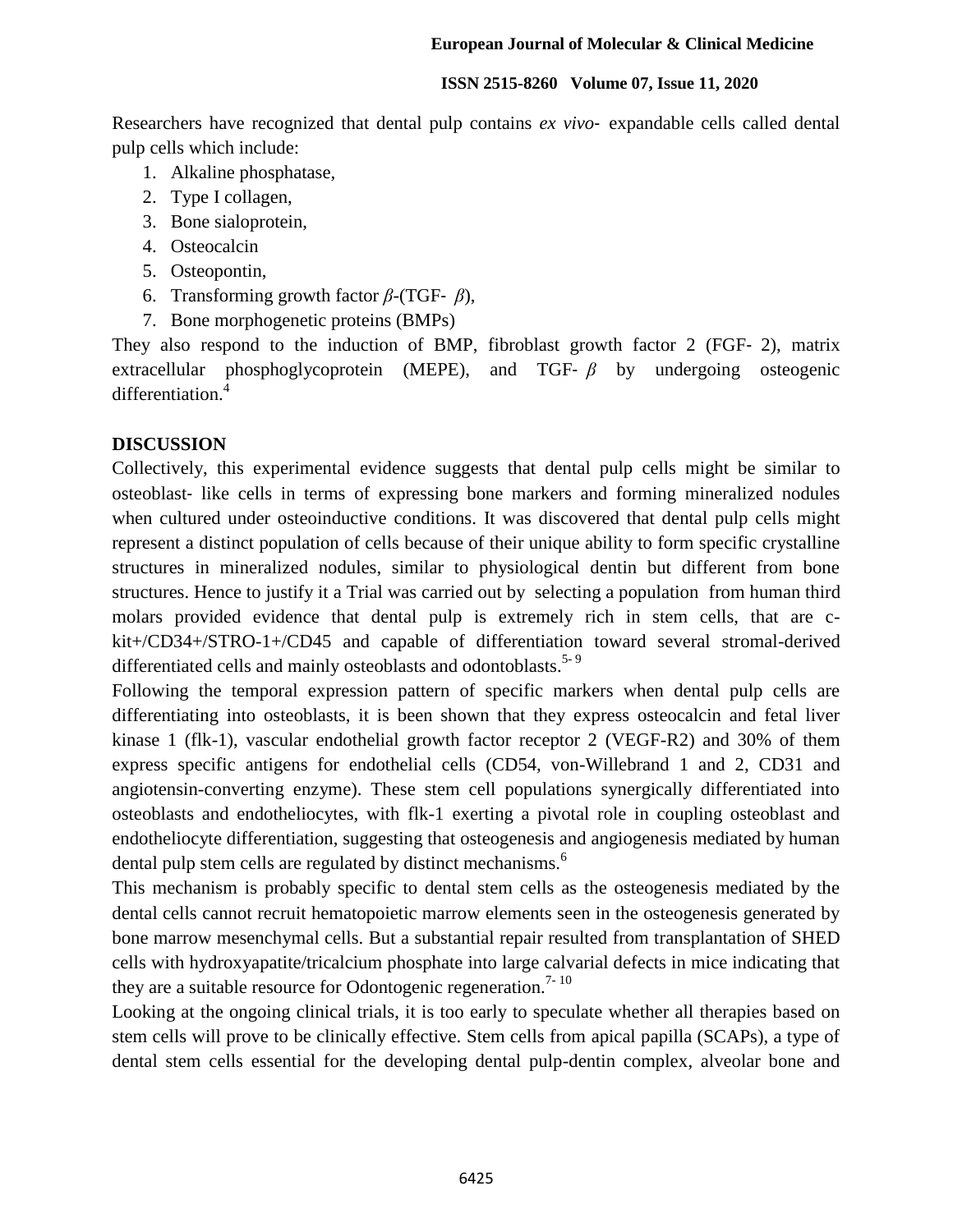tooth root, have been isolated from root tips of growing teeth, and are similar to DPSCs but with a markedly higher proliferative capacity and mineralization potential.<sup>11-13</sup>

SCAPs express high level of STRO-1, CD-146, and negatively express CD34 and CD45. Studies showed that SCAPs had a greater capacity for dentin regeneration compared to DPSCs. Furthermore, SCAPs also exhibit a higher proliferation and better tooth regeneration capacity compared to PDLSCs.<sup>14</sup>

It has been reported that SCAPs and PDLSCs with a HA/TCP carrier can produce a functional biological tooth root in a swine model and finally resemble a functional tooth with an artificial crown. In addition, besides of healthy SCAPs, SCAPs derived from inflamed root tips also exhibit high proliferation and multipotency. Complex molecular mechanisms underlying SCAPs differentiation and proliferation have been investigated extensively. Β-FGF has been reported to enhance stemness of SCAPs and differentiation capacity under certain conditions. Canonical WNT signaling also participate in osteo/odontoblastic differentiation of SCAPs. MicroRNAs play vital roles in regulateing odonto/osteogenic differentiation capacity of SCAPs.<sup>15</sup>

# **IMPACTED 3RD MOLARS**

As stem cells from developing stage, SCAPs hold superior potential for regenerative medicine, and more mechanism study and clinical trial are expected in the future in order to make better use of them. DFCs and Tooth Regeneration The dental follicle, a loose ectomesenchyme origined connective tissue, surrounds tooth germ during tooth development and plays important roles in tooth eruption and tooth root development. Undifferentiated ectomesenchymal cells known as dental follicle stem cells or dental follicle cells (DFCs) can be obtained from impacted third molars or ectopic impacted teeth, and express high level of STRO-1, CD44, CD105, Nestin and Notch-1. DFCs are multipotent stem cells dental follicle cells are precursor cells of periodontal fibroblasts, osteoblasts and cementoblasts during the process of periodontal tissues development. It has been reported that DFCs hold the properties similar to MSCs, which were able to form a connective tissue-like structure with mineralized clusters after being induced in osteogenic differentiation medium. After transplantation of DFCs with treated dentin matrix scaffold, root-like tissues stained positive for markers of dental pulp and periodontal tissues were found in the alveolar fossa. Also data showed that rat DFCs formed a tooth root when seeded on scaffolds of a treated dentin matrix (TDM) and transplanted into alveolar fossa. Apart from generating periodontium alone, DFCs have also been observed to improve regenerative capacity of healthy PDLSCs and even rescue degeneration of inflamed PDLSCs, indicating that DFCs could assist PDLSCs to regenerate periodontal tissues via ameliorating local microenvironment. Additionally, human dental follicle tissue after cryopreservation has been proven to be a reliable resource for regenerative medicine. As DFCs support bone regeneration in defect models of the calvaria of immunocompromised rats, they are also a promising cell medication for bone regeneration. 16- 19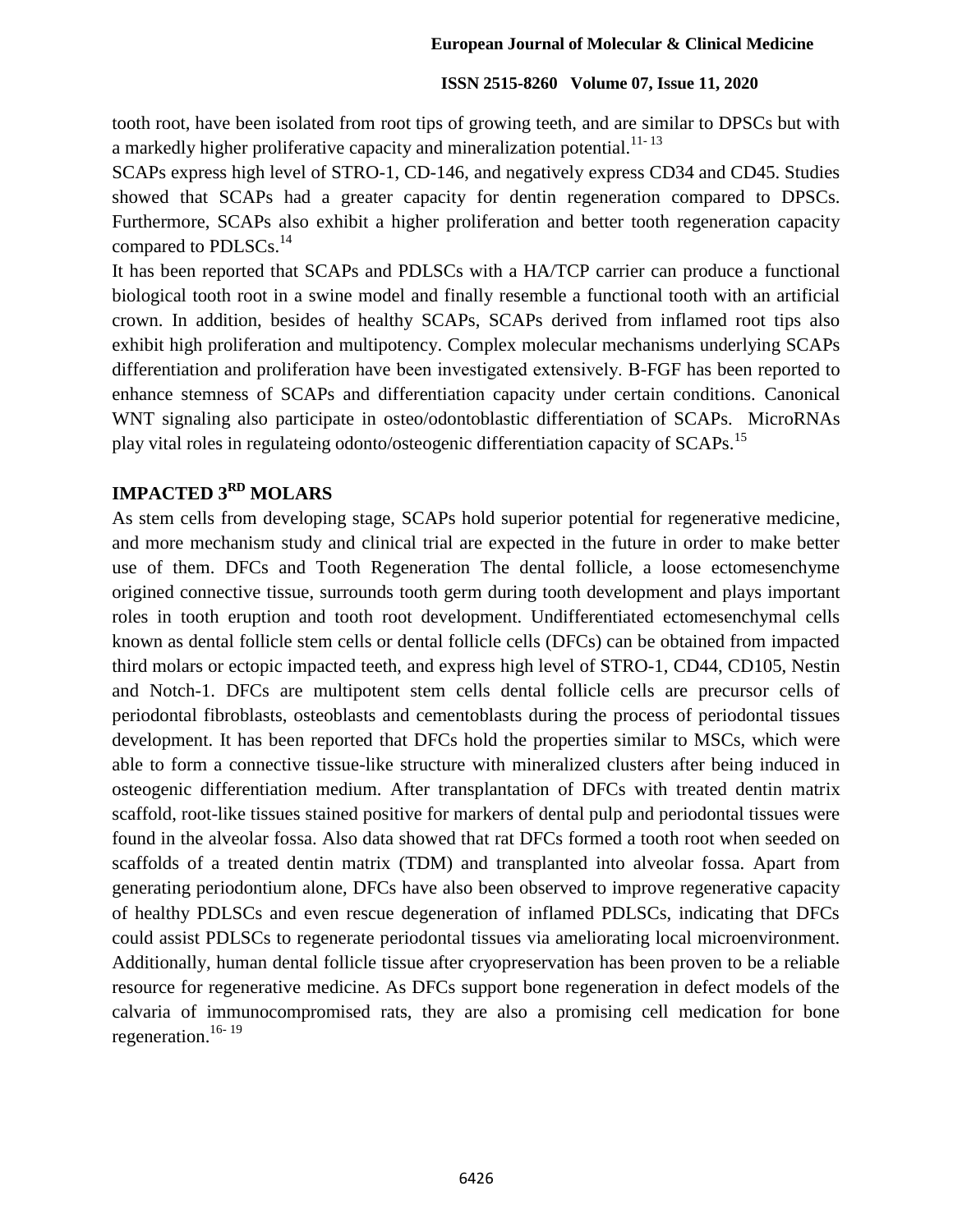# **COLLECTION, ISOLATION, AND PRESERVATION OF STEM CELLS FROM Step 1: Tooth collection (sustentation)**

Freshly-extracted deciduous/third molorvis transferred into vial containing hypotonic phosphate buffered saline. Vial is then carefully sealed and placed into thermette, after which the carrier is placed into an insulated metal transport vessel. Thermette along with insulated transport vessel maintains the sample in ahypothermic state during transportation. This procedureis described as sustentation. The time from harvesting to arrival at processing storage facility should not exceed 40 h. $^{20}$ 

## **Step 2: Stem cell isolation**

Tooth surface is cleaned by washing three times with Dulbecco's phosphate buffered saline without Ca2+ and Mg2+. Disinfection is done and again washed with PBSA. Pulp tissue is isolated from the pulp chamber and is placed in a sterile petri dish, washed at least three times with PBSA. The tissue digestion is done with collagenase Type I and dispase for 1 h at 37<sup>o</sup>C. Isolated cells are passed through a 70 um fi lter to obtain single cell suspensions. Then the cells are cultured in a MSC medium. Usually isolated colonies are visible after  $24 \text{ h}^{21}$ .

## **Step 3: Stem cell storage.**

The approaches used for stem cell storage are: (a) Cryopreservation (b) magnetic freezing. Cryopreservation It is the process of preserving cells or whole tissues by cooling them to subzero temperatures. Cells harvested near end of log phase growth (approximately. 80–90% confl uent) are best for cryopreservation. Liquid nitrogen vapour is used to preserve cells at a temperature of <−150°C. In a vial 1.5 ml of freezing medium is optimum for  $1-2 \times 106$  cells.<sup>22</sup>

# **Magnetic freezing**

This technology is referred to as cells alive system (CAS), which works on principle of applying a weak magnetic field to water or cell tissue, which will lower the freezing point of that body by up to 6–7°C. Using CAS, Hiroshima, University (first proposed this technology) claims that it can increase the cell survival rate in teeth to 83%. CAS system is a lot cheaper than cryogenics and more reliable. $^{23}$ 

#### **Criteria of tooth eligibility for stem cells from human exfoliated deciduous teeth banking**

Primary incisors and canines with no pathology and atleast one third of root left can be used for SHED banking. Primary molar roots are not recommended for sampling as they take longer time to resorb, which may result in an obliterated pulp chamber that contains no pulp, and thus, no stem cells.However in some cases where deciduous molars are removed early for orthodontic reasons, it may present an opportunity to use these teeth for stem cell banking.<sup>24</sup>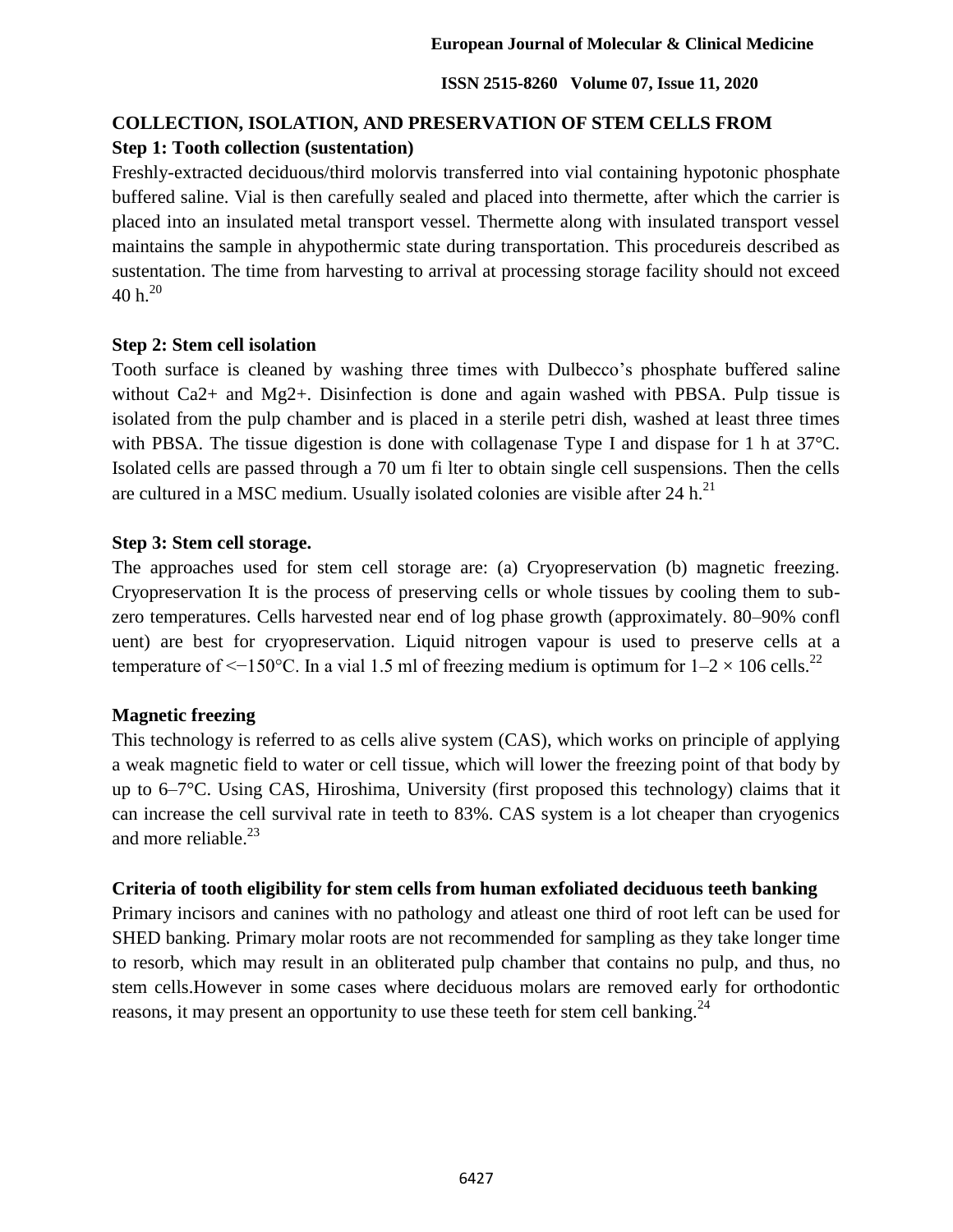## **Stem cells from apical papilla (SCAP)**

MSCs residing in the apical papilla of permanent teeth with immature roots are known as SCAP. These were discovered by Sonoyama et al. SCAP are capable of forming odontoblast-like cells, producing dentin in vivo, and are likely cell source of primary odontoblasts for the formation of root dentin. SCAP supports apexogenesis, which can occurin infected immature permanent teeth with periradicular periodontitis or abscess. SCAP residing in the apical papilla survive such pulp necrosis because of their proximity to the periapical tissue vasculature. Hence even after endodontic disinfection, SCAP can generate primary odontoblasts, which complete root formation under the infl uence of the surviving epithelial root sheath of Hertwig.<sup>25</sup>

## **Periodontal ligament stem cells (PDLSCs)**

Previous authors have described the presence of multipotent postnatal stem cells in the human periodontal ligament (PDLSCs). When transplanted into rodents, PDLSCs had the capacity to generate a cementum/periodontal ligament-like structure and contributed to periodontal tissue repair. These cells can also be isolated from cryopreserved periodontal ligaments while retaining their stem cell characteristics, including single-colony strain generation, cementum/periodontal ligament-like tissue regeneration, expression of MSC surface markers, multipotential differentiation and hence providing a ready source of MSC Using a mini pig model, autologous SCAP and PDLSCs were loaded onto hydroxyapatite/tricalcium phosphate and gel-foam scaffolds, and implanted into sockets in the lower jaw, where they formed a bio-root encircled with the periodontal ligament tissue and in a natural relationship with the surrounding bone. Another set of authors have suggested that PDLSCs had regenerative potential when seeded onto three dimensional biocompatible scaffold, thus encouraging their use in graft biomaterials for bone tissue engineering in regenerative dentistry, whereas some other authors have reported cementum and periodontal ligament-like tissue formation when PDLSCs are seeded on bioengineered dentin.<sup>26</sup>

# **TOOTH STEM CELL BANKING**

Although tooth banking is currently not very popular the trend is gaining acceptance mainly in the developed countries. BioEden (Austin, Texas, USA), has international laboratories in UK (serving Europe) and Thailand (serving South East Asia) with global expansion plans. Stem cell banking companies like Store –A- Tooth (Provia Laboratories, Littleton, Massachusetts, USA) and StemSave (Stemsave Inc, New York, USA) are also expanding their horizon internationally. In Japan, the fi rst tooth bank was established in Hiroshima University and the company was named as "Three Brackets" (Suri Buraketto) in 2005. Nagoya University (Kyodo, Japan) also came up with a tooth bank in 2007. Taipei Medical University in collaboration with Hiroshima University opened the nation's first tooth bank in September, 2008. The Norwegian Tooth Bank (a collaborative project between the Norwegian Institute of Public Health and the University of Bergen) set up in 2008 is collecting exfoliated primary teeth from 1,00,000 children in Norway. Not last but the least, Stemade introduced the concept of dental stem cells banking in India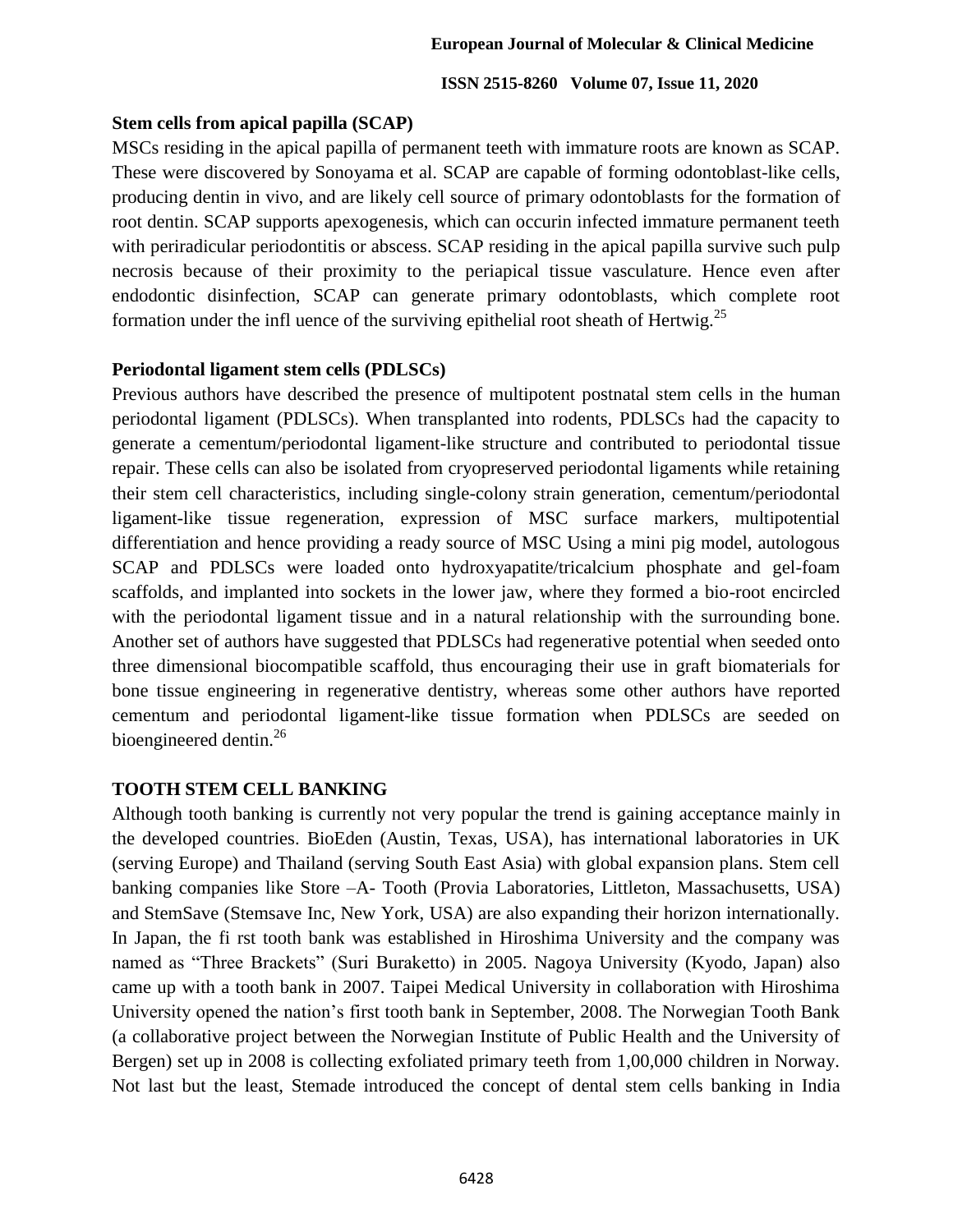recently by launching its operations in Mumbai and Delhi. Proteins known as growth factors are what cause stem cells to differentiate into whatever type of cell they are bound to become. Introducing different growth factors force the cells to develop the desired type of tissue. This involves a lot of technical care and is a highly regulated process, which slows down progress. Mooney's team claims they have come up with a new technique that could streamline the process, making it a viable clinical option much more quickly.<sup>27</sup>

Human dental stem cells that have been isolated and characterized are:

- 1. DPSCs
- 2. SHED
- 3. Stem cells from apical papilla (SCAP)
- 4. Periodontal ligament stem cells  $(PDLSCs)^{28}$

# **CONCLUSION**

Although dental stem cells possess colony formation, proliferation and multipotent differentiation capacity to generate osteogenic, adipogenic and chondrogenic lineages in vitro similar to BMMSCs under certain conditions, they also displayed their own distinctive regenerative potential different from each other in vivo, suggesting that tissue specific stem cells might be the optimal choice for self-tissues repair and regeneration.

# **REFERENCES**

- 1. Larijani B, Esfahani EN, Amini P, Nikbin B, Alimoghaddam K, Amiri S, Malekzadeh R, Yazdi NM, Ghodsi M, Dowlati Y, Sahraian MA, Ghavamzadeh A. Stem cell therapy in treatment of different diseases. Acta Medica Iranica. 2012:79–96
- 2. Amps K, Andrews PW, et al. Screening ethnically diverse human embryonic stem cells identifies a chromosome 20 minimal amplicon conferring growth advantage. Nat. Biotechnol. 2011;29(12):1121–1144.
- 3. Ludwig TE, Bergendahl V, Levenstein ME, Yu J, Probasco MD, Thomson JA. Feederindependent culture of human embryonic stem cells. Nat Methods. 2006;3:637–646.
- 4. Vaes B, Craeye D, Pinxteren J. Quality control during manufacture of a stem cell therapeutic. BioProcess Int. 2012;10:50–5.
- 5. Bloushtain-Qimron N. Epigenetic patterns of embryonic and adult stem cells. Cell Cycle. 2009;8:809–817.
- 6. Brindley DA. Peak serum: implications of serum supply for cell therapy manufacturing. Regenerative Medicine. 2012;7:809–817.
- 7. Ellerstrom C, Strehl R, Noaksson K, Hyllner J, Semb H. Facilitated expansion of human embryonic stem cells by single-cell enzymatic dissociation. Stem Cells. 2007;25:1690– 1696.
- 8. Brimble SN, Zeng X, Weiler DA, Luo Y, Liu Y, Lyons IG, Freed WJ, Robins AJ, Rao MS, Schulz TC. Karyotypic stability, genotyping, differentiation, feeder-free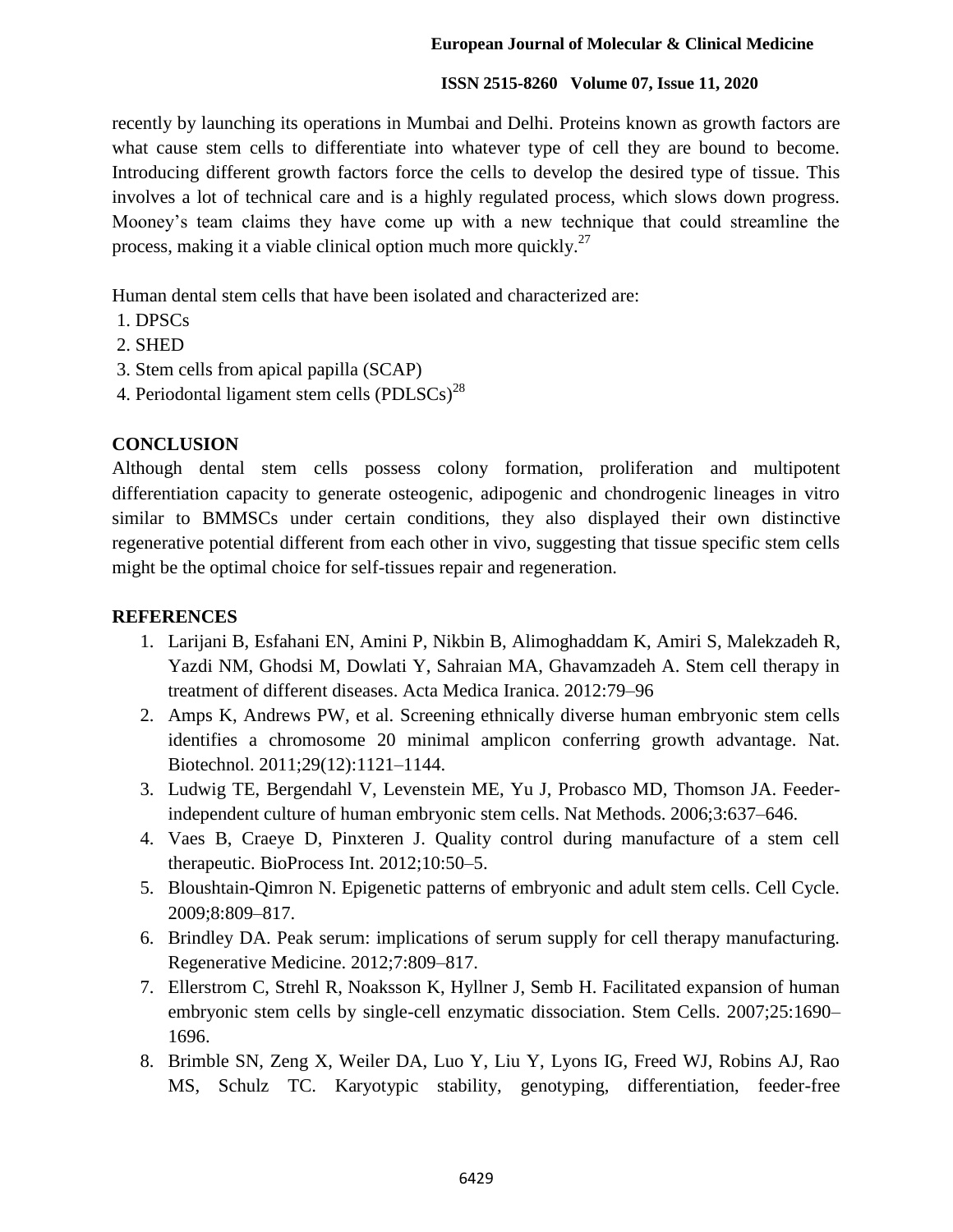maintenance, and gene expression sampling in three human embryonic stem cell lines deri. Stem Cells Dev. 2004;13:585–597.

- 9. Watanabe K, Ueno M, Kamiya D, Nishiyama A, Matsumura M, Wataya T, Takahashi JB, Nishikawa S, Nishikawa S, Muguruma K, Sasai Y. A ROCK inhibitor permits survival of dissociated human embryonic stem cells. Nat Biotechnol. 2007;25:681–686.
- 10. Nie Y, Walsh P, Clarke DL, Rowley JA, Fellner T. Scalable passaging of adherent human pluripotent stem cells. 2014. 10.1371/journal.pone.0088012.
- 11. Takahashi K, Yamanaka S. Induced pluripotent stem cells in medicine and biology. Development. 2013;140(12):2457–2461
- 12. Solter D, Knowles BB. Immunosurgery of mouse blastocyst. Proc Natl Acad Sci U S A. 1975;72:5099–5102.
- 13. Thomson JA, Itskovitz-Eldor J, Shapiro SS, Waknitz MA, Swiergiel JJ, Marshall VS, Jones JM. Embryonic stem cell lines derived from human blastocysts. Science. 1998;282:1145–1147
- 14. Martin MJ, Muotri A, Gage F, Varki A. Human embryonic stem cellsexpress an immunogenic nonhuman sialic acid. Nat. Med. 2005;11:228–232.
- 15. Smith AG, Heath JK, Donaldson DD, Wong GG, Moreau J, Stahl M, Rogers D. Inhibition of pluripotential embryonic stem cell differentiation by purified polypeptides. Nature. 1988;336(6200):688–690.
- 16. Xu C, Inokuma MS, Denham J, Golds K, Kundu P, Gold JD, Carpenter MK. Feeder-free growth of undifferentiated human embryonic stem cells. Nature Biotechnol. 2001;19:971–974.
- 17. Weathersbee PS, Pool TB, Ord T. Synthetic serum substitute (SSS): a globulin-enriched protein supplement for human embryo culture. J. Assist Reprod Genet. 1995;12:354–360.
- 18. Chen G, Gulbranson DR, Hou Z, Bolin JM, Ruotti V, Probasco MD, Smuga-Otto K, Howden SE, Diol NR, Propson NE, Wagner R, Lee GO, Antosiewicz-Bourget J, Teng JM, Thomson JA. Chemically defined conditions for human iPSC derivation and culture. Nat. Methods. 2011;8:424–429.
- 19. Hoepfl G, Gassmann M, Desbaillets I. Differentiating embryonic stem cells into embryoid bodies. Methods Mole Biol. 2004;254:79–98.
- 20. Lim WF, Inoue-Yokoo T, Tan KS, Lai MI, Sugiyama D. Hematopoietic cell differentiation from embryonic and induced pluripotent stem cells. Stem Cell Res Ther. 2013;4(3):71.
- 21. Mohr JC, de Pablo JJ, Palecek SP. 3-D microwell culture of human embryonic stem cells. Biomaterials. 2006;27(36):6032–6042.
- 22. Doetschman TC, Eistetter H, Katz M, Schmidt W, Kemler R. The in vitro development of blastocyst-derived embryonic stem cell lines: formation of the visceral yolk sac, blood islands, and myocardium. J Embryol Exp Morphol. 1985;87:27–45.
- 23. Kurosawa HY. Methods for inducing embryoid body formation: in vitro differentiation system of embryonic stem cells. J Biosci Bioeng. 2007;103:389–98.